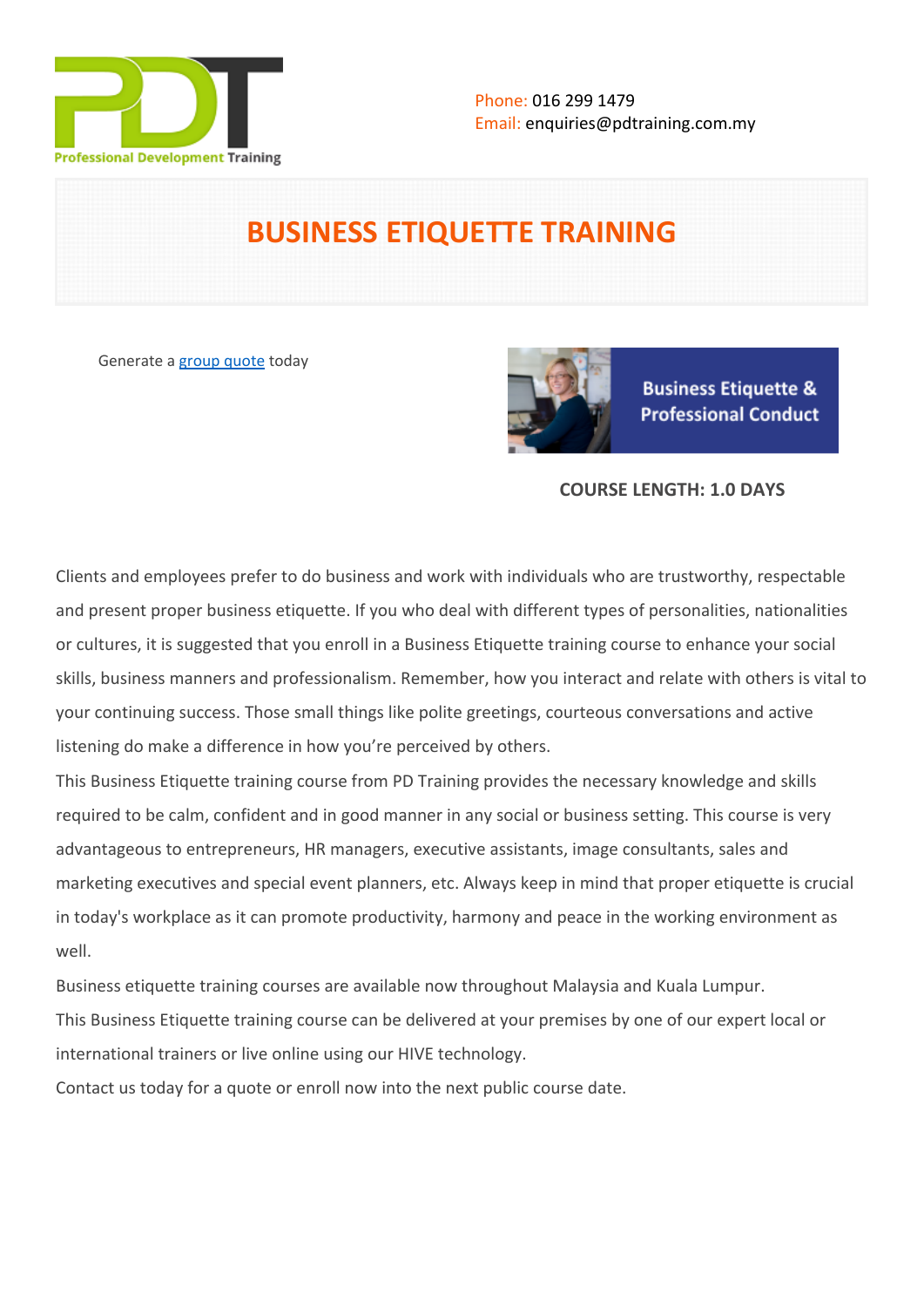# **BUSINESS ETIQUETTE TRAINING COURSE OUTLINE**

# **FOREWORD**

Business etiquette has never been more important. Traditional structures and communication is changing,

however etiquette and professionalism are still important within the business and with external clients.

### **OUTCOMES**

# **In this course participants will:**

- Understand why business etiquette matters and how to improve business etiquette culture
- Understand the three components of business etiquette appearance, communication, and behaviour
- Know how to make a great first impression and how to dress appropriately
- Understand how to read body language
- Understand the intricacies of introducing people in business contexts and how to remember people's names
- Understand the art of conversation both in person and on the phone
- Understand how your personal style influences how you communicate
- Know the right way to behave online in a business context
- Explore the do's and don'ts of email etiquette
- Explore the business etiquette of different cultures and countries
- Know how to behave in business social contexts
- Understand the etiquette of how to deal with ethical dilemmas, personal issues, and difficult people

#### **MODULES**

#### **Lesson 1: Do Manners Matter?**

- The Case for Business Etiquette
- The ABC of Business Etiquette
- **•** Reflection

#### **Lesson 2: How To Make An Impression**

- First Impressions do Count
- Nothing to Wear?
- **•** Grooming
- Body Language
- Reflection

# **Lesson 3: The Personal Touch**

- Introduction Etiquette
- The Hand Shake
- Polite Conversation
- Personal Style
- Reflection

# **Lesson 4: Netiquette – Manners In The Online World**

- Civility on the Internet
- **•** Email Etiquette
- Social Media Etiquette
- Reflection